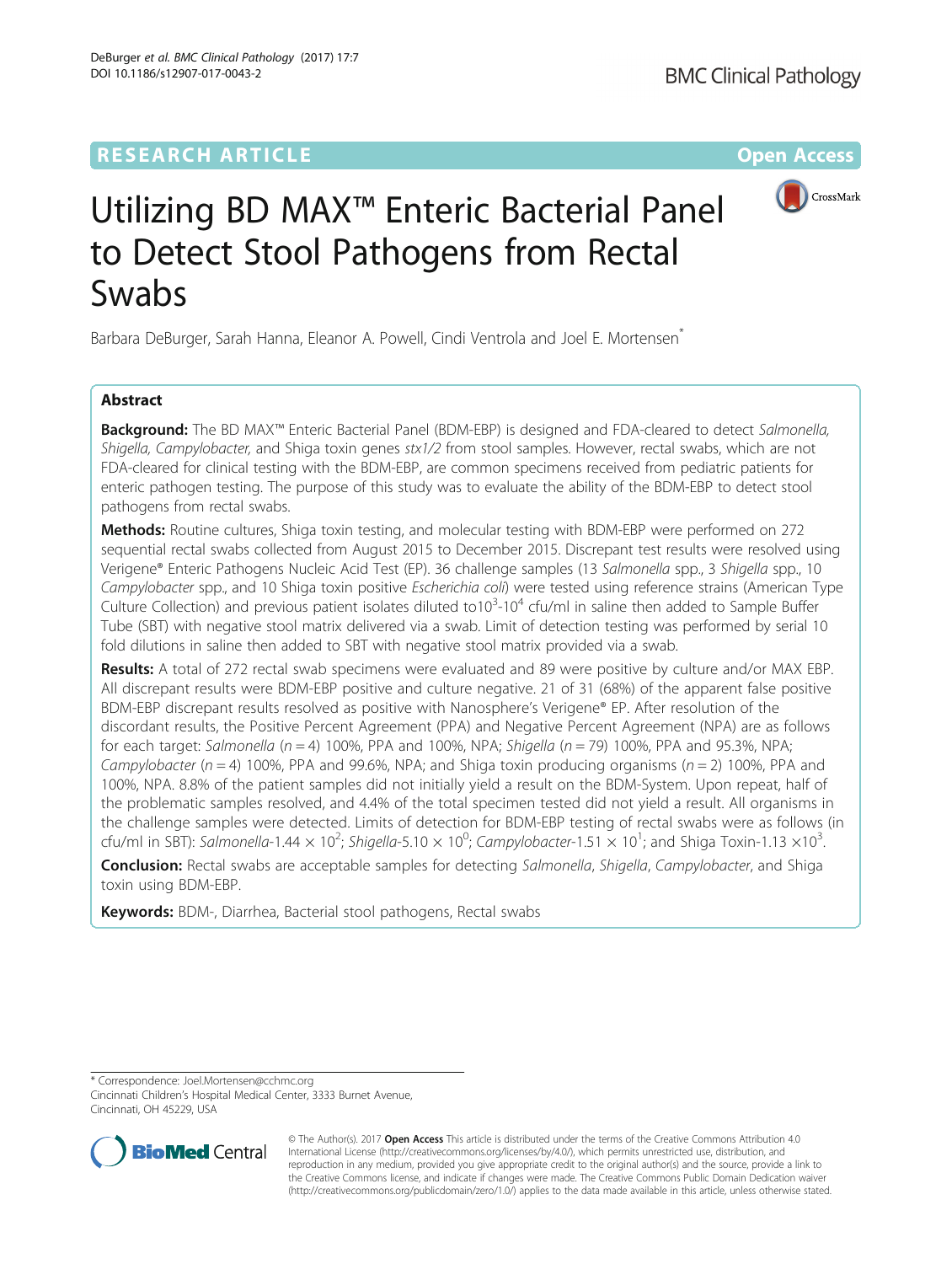## Background

According to the World Health Organization reports, there are nearly 1.7 billion cases of diarrheal disease worldwide every year [[1, 2\]](#page-3-0). In addition, this disease is the second leading cause of death worldwide for children under 5 years of age, killing nearly 760,000 [\[1](#page-3-0), [2](#page-3-0)]. Repeated bouts of diarrhea and persistent diarrheal disease disrupt intestinal function and absorption, making diarrheal disease a leading cause of malnutrition in this same age group [[1](#page-3-0), [2\]](#page-3-0). Importantly, diarrheal disease is both treatable when correctly diagnosed and preventable via proper infection control measures.

In the United States, Salmonella, Campylobacter, Shigella, and Shiga toxin-producing Escherichia coli are the most common bacterial pathogens, and they are usually associated with foodborne illnesses. Identifying the cause of diarrhea is important for the treatment of patients and for public health intervention through outbreak management.

The BD MAX™ Enteric Bacterial Panel (BDM-EBP) from BD Diagnostic Systems (Quebec, Canada) identifies Salmonella, Campylobacter, Shigella, and Shiga toxinproducing E. coli via multiplex PCR. The BDM-EBP is FDA-cleared to detect these four pathogens from fresh stool cultures and stool preserved in Cary-Blair. In a large, multi-centered study comparing BDM-EBP with stool culture for fresh and preserved stool specimen, the Positive Percent Agreement (PPA) and Negative Percent Agreement (NPA) were as follows: Salmonella−97.3% PPA, 99.8% NPA; Shigella−99.2% PPA, 100% NPA; Campylobacter−97.5% PPA, 99.0% NPA; and Shiga toxin producing organisms−100% PPA, 99.7% NPA [[3](#page-3-0)]. However, rectal swabs, which are not FDA-cleared for clinical testing with the BDM-EBP, are common specimens received for stool pathogens. Rectal swabs are widely accepted to be an appropriate sample type for infants and patients that cannot pass a stool specimen [[4,](#page-3-0) [5\]](#page-4-0). The application of nucleic acid amplification to this sample type would have a significant impact on diagnosis and treatment as well as understanding the epidemiology of this disease, particularly in very young children. The purpose of this study was to evaluate the ability of the BDM-EBP to detect stool pathogens from rectal swabs.

## Methods

## Clinical samples

From August 2015 to December 2015, 272 sequential rectal swab samples (dual swab; BBL CultureSwab (BD) in liquid Stuart) were collected from patients at Cincinnati Children's Hospital Medical Center (CCHMC) for conventional bacterial culture and Shiga Toxin testing, as standard of care. One swab was plated onto BBL Trypticase Soy Agar with 5% Sheep Blood, MacConkey II Agar, Hektoen Enteric Agar, MacConkey II Agar with Sorbitol, and Campy CVA Agar (BD Diagnostic Systems, Sparks, MD, USA) and incubated following standard protocols. Colonies consistent with enteric bacterial pathogens were identified using Vitek 2 GN identification cards (bioMerieux, Durham, NC, USA), conventional biochemical reactions, MALDI-ToF, and serogrouping. After inoculating the agar plates for standard of care, the "remnant" swab was placed into a SBT, vortexed, and removed. Testing of the SBT was carried out with the BDM-EBP according to the manufacturer's package insert: the SBT was mixed and placed on the instrument with extraction reagents and master mix, where the nucleic acid extraction, amplification, and detection occurred. Shiga-toxin EIA testing was performed on the second swab in the rectal swab collection device using MacConkey Broth (Remel, Lenexa, KS) and the Immunocard STAT! EHEC test method (Meridian, Bioscience, Cincinnati, OH) according to the manufacturer's instructions. All SBTs were frozen at−80 °C for future testing, if needed. Prior to evaluating the performance of BDM-EBP with rectal swab specimens, a preliminary study was done to assess if inoculating swabs onto agar plates before inoculating the BDM-SBTs impacted the amount of organism present or inhibited detection by PCR. The findings showed that BDM-EBP detection of various dilutions of Salmonella enterica subsp. enterica serovar Typhimurium (ATCC 14028) was similar for swabs streaked first on HE agar plates (BD Diagnostic Systems, Sparks, MD, USA) and swabs placed directly in BDM-SBT directly, confirming that the bacterial load was not impacted for PCR testing (data not shown).

## Discordant analysis

Discordant analysis was performed on the SBT employing the Verigene® EP (Enteric Pathogen) kit on the Verigene System (Nanosphere, Northbrook, IL) using a modification of manufacturer's protocol. The SBT was also sub-cultured to appropriate agar plates to enhance the isolation of the pathogen. The previously frozen SBT was thawed and mixed thoroughly with a vortex. 300 μl of the SBT was placed into a micro-centrifuge tube and several drops were plated onto appropriate media and incubated accordingly. Stool matrix prescreened by BDM-EBP and Verigene® EP and determined to be negative was added to the microcentrifuge tube via a swab. The contents of the tube were mixed thoroughly and spun at 2000 rpm for 30 s. 200 μl of the SBT/stool matrix mix was added to the extraction tray. The extraction tray was capped and loaded into the Nanosphere processor with the tips, reagent tray, and Verigene® EP test cartridge where testing was performed.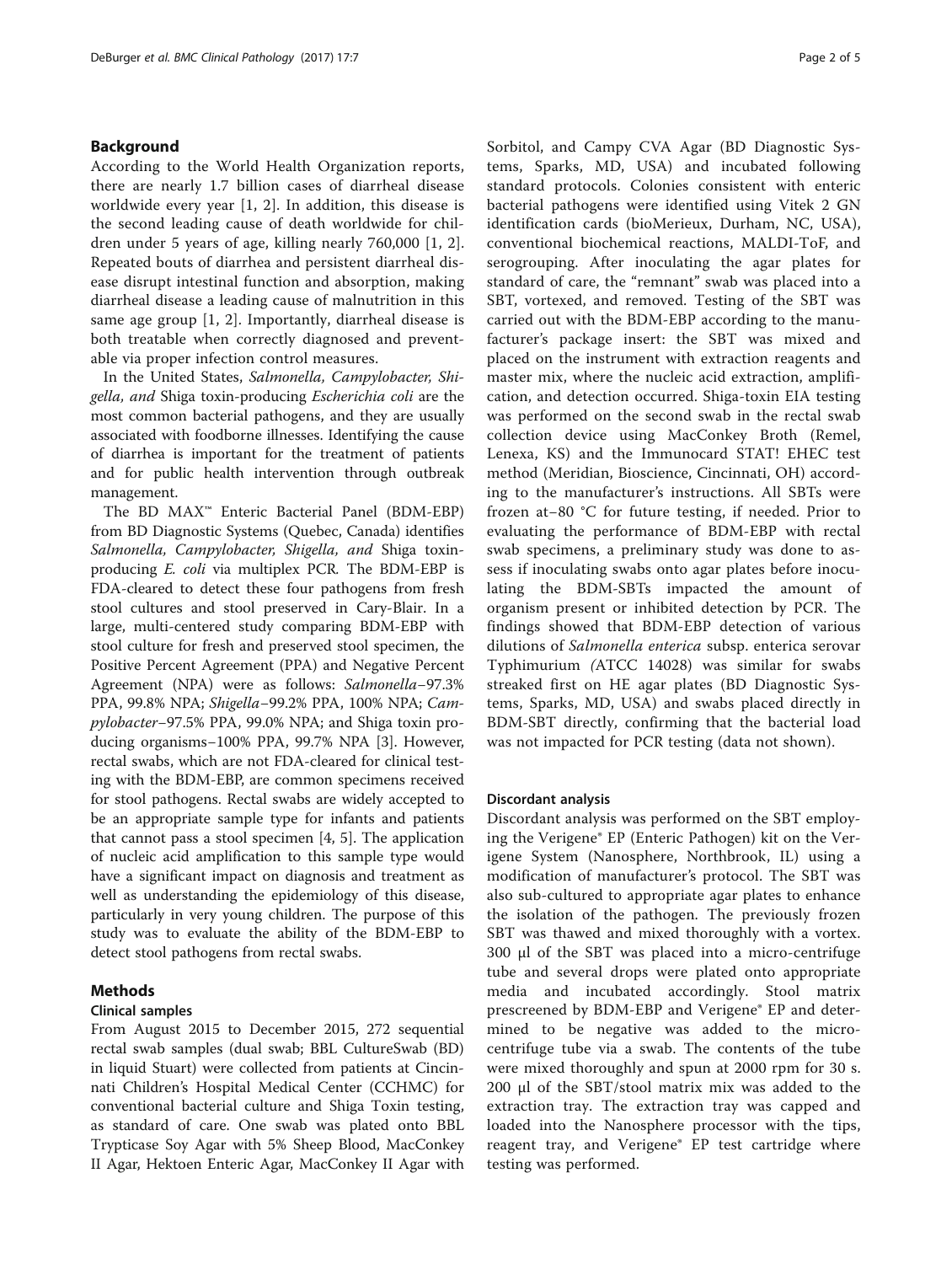## Statistical analysis

Positive percent agreement (PPA) and negative percent agreement (NPA) between BDM-EBP and culture/EIA were calculated for clinical samples for each target, as appropriate.

## Challenge samples

Thirty-six additional contrived samples (3 Shigella spp., 13 Salmonella spp., 10 Campylobacter spp., and 10 E. coli isolates known to produce Shiga toxin) were also tested. Reference strains (American Type Culture Collection) and previous patient bacterial isolates were diluted to a final density of  $10^3$ - $10^4$  cfu/ml in saline. 10 µl of the dilution was added to a SBT. Negative stool matrix was added to the SBT via swabs and tested with the BDM-EBP kit on the BDM instrument.

## Limit of detection

To determine the limit of detection for each target, a 0.5 McFarland suspension of each organism was made: Salmonella enterica subsp. enterica serovar Typhimurium ATCC 14028, Shigella sonnei ATCC 9290, Campylobacter jejuni ATCC 33291, and E. coli ATCC 43890. Ten-fold serial dilutions of each organism were performed using saline. In triplicate, 10 μl of each dilution was plated onto appropriate agar plates and incubated at 35 °C ambient air for 24 h (42 °C, microaerophilic conditions for 72 h for C. jejuni). 100 μl of each dilution was inoculated into Sample Buffer Tubes (SBTs) in triplicate. To replicate the rectal swab sample type, stool matrix prescreened with BDM-EBP and Verigene® EP and determined negative was added to each SBT by dipping the swab into the matrix then swirling in the SBT. Each SBT was tested with the BDM-EBP kit on the BDM instrument.

## Results

A total of 272 patient rectal swabs were received into the laboratory at the time of an outbreak of Shigella species. Of the 89 positive samples detected, 31 yielded discrepant results between culture and BDM-EBP: 28 Shigella sp., 1 Salmonella sp., 1 Campylobacter sp., and 1 Shiga Toxin producing organism (Table 1). All were culture negative and BDM-EBP positive.

The residual SBTs for 21 of the 31 culture negative/ BDM-EBP positive samples were also positive by Verigene® EP, using the modified protocol (Table 2). No additional positive samples were detected sub-culturing SBT to agar media. After resolution testing, the Positive Percent Agreement (PPA) and Negative Percent Agreement (NPA) were as follows for each target: Salmonella  $(n = 4)$  100%, PPA and 100% NPA; *Shigella*  $(n = 79)$ 100%, PPA and 95.3%, NPA; Campylobacter  $(n = 4)$ 100%, PPA and 99.6%, NPA; and Shiga toxin producing organisms  $(n = 2)$  100%, PPA and 100%, NPA. The assay

|             | <b>Table 1</b> Clinical Performance of BDM-EBP with Rectal Swabs |  |  |
|-------------|------------------------------------------------------------------|--|--|
| $(n = 272)$ |                                                                  |  |  |

| Organism                 | Culture/EIA<br>Positive/BDM-<br>Positive | Culture/EIA Negative |                      |
|--------------------------|------------------------------------------|----------------------|----------------------|
|                          |                                          | <b>BDM-Positive</b>  | <b>BDM-</b> Negative |
| Shigella                 | 51                                       | 28                   | 193                  |
| Salmonella               | ζ                                        |                      | 268                  |
| Campylobacter            | ζ                                        |                      | 268                  |
| Shiga Toxin <sup>a</sup> |                                          |                      | 270                  |

<sup>a</sup>104 Single swabs received. Shiga Toxin EIA not performed

limit of detection for simulated rectal swab specimens ranged from 5–1130 cfu/ml in SBT (Table [3](#page-3-0)), and the 4 targets were correctly detected in all of the contrived challenge specimens.

## **Discussion**

In this study, 31 rectal swabs were positive by BDM-EBP but were negative by culture, suggesting that BDM-EBP is more sensitive than culture for detecting bacterial stool pathogens from rectal swabs. While it is possible that these BDM-EBP results are false positives, this is unlikely as 68% of these discrepant samples were also found to be positive by the Verigene® EP. The ability of the BDM-EBP to detect additional positives is likely the result of improved sensitivity compared to culture of rectal swabs and this is finding is consistent with the assay limit of detection for the 4 targets, using simulated rectal swab specimens.

In a large, multi-centered study comparing BDM-EBP with stool culture for fresh and preserved stool specimen, the PPA and NPA were as follows: Salmonella−97.3% PPA, 99.8% NPA; Shigella−99.2% PPA, 100% NPA; Campylobacter−97.5% PPA, 99.0% NPA; and Shiga toxin producing organisms−100% PPA, 99.7% NPA [[3](#page-3-0)]. The PPA and NPA between culture/Shiga toxin EIA and BDM-EBP for rectal swab specimens following resolution of discordant results are similar in the present study.

The swab transport is a critical component to the study. Cloud, et al. reports that the material at the tip of the swab can inhibit the PCR reaction [\[6](#page-4-0)]. Rayon or polyester is acceptable material for the PCR reaction [\[6](#page-4-0)]. The swab utilized within the CCHMC healthcare system is the BBL CultureSwab Dacron in liquid Stuart medium.

| <b>Table 2</b> Resolution of Discrepant Results using Verigene® EP |  |  |
|--------------------------------------------------------------------|--|--|
|--------------------------------------------------------------------|--|--|

| Culture Negative; BDM-EBP<br>Positive Discrepant Specimens | Verigene Results<br>(% of discrepant results) |          |
|------------------------------------------------------------|-----------------------------------------------|----------|
| Target                                                     | Positive                                      | Negative |
| Shigella $(n=28)$                                          | 19 (68%)                                      | 9(32%)   |
| Salmonella $(n=1)$                                         | $1(100\%)$                                    | $0(0\%)$ |
| Campylobacter $(n=1)$                                      | $0(0\%)$                                      | 1 (100%) |
| Shiga Toxin $(n=1)$                                        | $1(100\%)$                                    | $0(0\%)$ |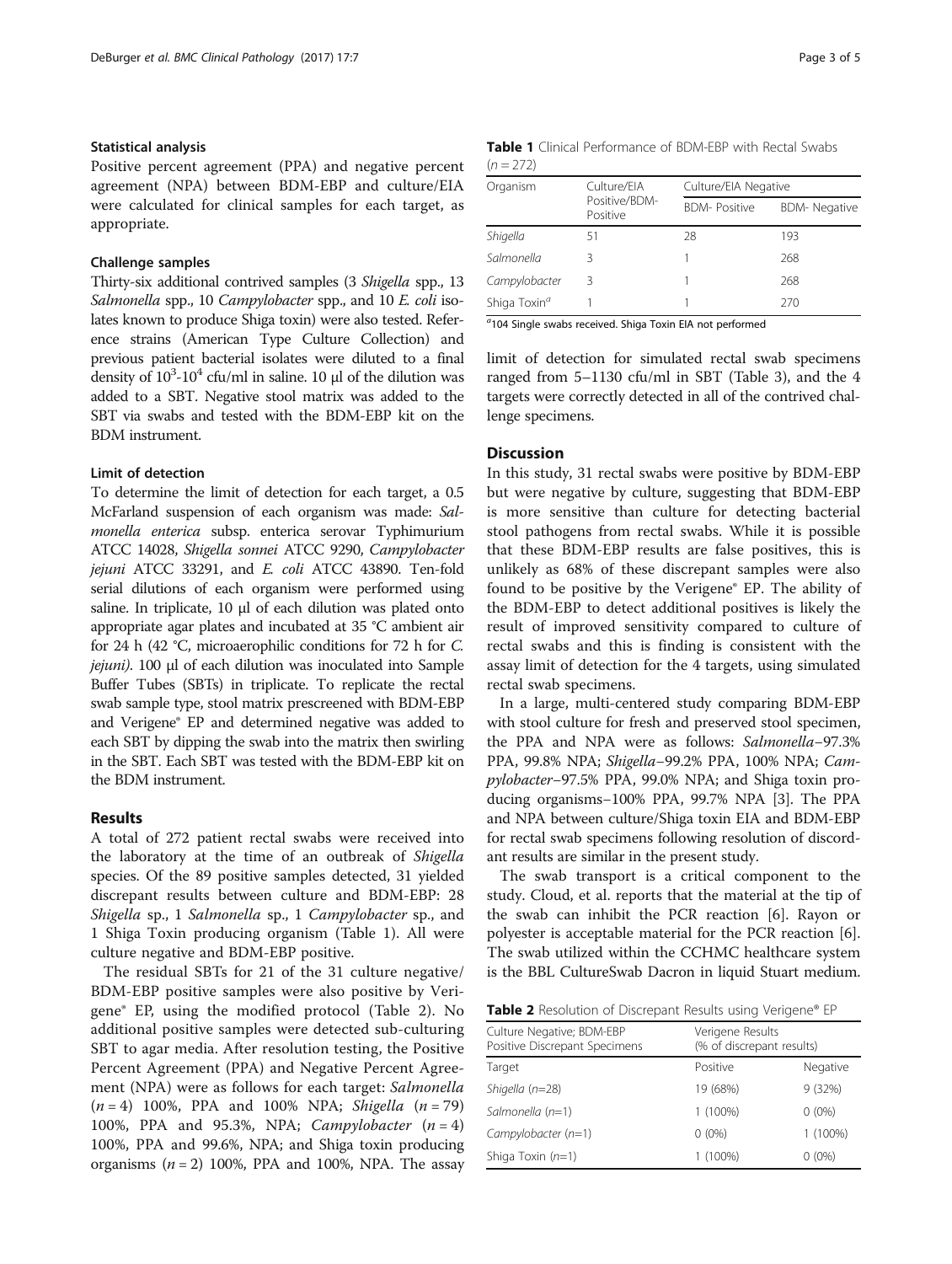<span id="page-3-0"></span>Table 3 Assay Limit of Detection with Simulated Rectal Swabs

| Target                   | Limits of Detection in SBT |
|--------------------------|----------------------------|
| Shigella spp.            | 5 cfu/ml                   |
| Shiga Toxin genes stx1/2 | $1130 \text{ cfu/ml}$      |
| Campylobacter spp.       | 15 cfu/ml                  |
| Salmonella spp.          | 144 cfu/ml                 |

Newer flocked swabs are designed to have more sampling area to collect more sample, as well as release more specimen into the medium. ESwab™, which utilizes the flocked swab in 1 ml Amies medium, allows for liquid testing and, thus, could be easily used on the BDM-System. However, ESwab™ is not FDA-cleared for testing with the BDM-System and must be validated by the user.

One of the limitations of this study was the low number of Salmonella, Campylobacter and Shiga toxin positive rectal swabs obtained. Although all the contrived specimens tested were correctly identified, true patient specimens that are positive are ideal. As rectal swabs are not an approved sample type for any multiplex gastrointestinal panel, discordant analysis relied on using Nanosphere's Verigene® EP to test the SBT in an off-label manner. Preferably, an alternate PCR with bidirectional amplicon sequencing would be used to resolve discrepant results, but this testing was beyond the scope of this study [3].

The initial rate for patient specimens where no result was obtained was 8.8%. Upon a single repeat, 50% of the problematic specimens resolved, and the final percentage of total specimens tested with no result was 4.4%. Review of a large multi-center study indicated initial unresolved rates of 5.0% with some sites reporting initial unresolved rates of 7.7% and 10%. Upon repeat of the initial SBT, the unresolved rate dropped to 1.3% with the same sites reporting repeat unresolved rates of 1.6% and 4.5% respectively. This study also indicated unpreserved specimen had higher unresolved rates than preserved specimen. Dilution of the stool matrix in Carey-Blair thus reducing inhibitory substances was given as a plausible explanation for the differing unresolved rates [3].

## Conclusion

Although stool is the optimal specimen for identifying enteric bacterial pathogens, PCR from swabs is more sensitive than culture from swabs, and rectal swabs can be used for testing with BDM-EBP for detection of Salmonella spp., Shigella spp., Campylobacter spp., and Shiga toxin 1 and 2 genes. Additionally, BDM –EBP PCR results are available 34–47 h sooner that with conventional cultures from rectal swabs [[7\]](#page-4-0). Early detection will aid in epidemiology and managing the

spread of these bacterial pathogens. The application of nucleic acid testing with the BDM-EBP to rectal swabs has the potential to increase pathogen identification of diarrheal disease. This is particularly true among the very young, the population most at risk for mortality from untreated diarrheal disease.

## IRB Review

Swab samples were remnant, discarded, de-identified samples. This study was determined to not be human subjects research and, therefore, exempt from the oversight of the Institutional Review Board.

#### **Abbreviations**

EBP: Enteric Bacterial Panel; SBT: Sample Buffer Tube; EP: Enteric Pathogen; PPA: Positive Percent Agreement; NPA: Negative Percent Agreement

#### Acknowledgements

BD Diagnostic Systems (Sparks, MD) provided financial support and supplies for this project. BD Diagnostic Systems did not design the study, interpret the data, write the manuscript or control submission of the manuscript for publication.

#### Availability of data and material

The datasets during and/or analyzed during the current study are available from the corresponding author on reasonable request.

#### Authors' contributions

BD performed testing, data collection, analyzed data, and authored the manuscript, SH performed testing, data collection, and analyzed data, EAP analyzed data and authored the manuscript, CV participated in the study design, and JEM conceived the study, analyzed the data and authored the manuscript. All authors read and approved the final manuscript.

#### Competing interests

JEM has received honoraria from BD Diagnostic Systems. The authors declare that they have no competing interests.

#### Consent for publication

Not applicable.

#### Ethics approval

This study was deemed not human subjects research by the Institutional Review Board of Cincinnati Children's Hospital.

## Publisher's Note

Springer Nature remains neutral with regard to jurisdictional claims in published maps and institutional affiliations.

#### Received: 14 November 2016 Accepted: 27 March 2017 Published online: 08 April 2017

#### References

- 1. WHO/UNICEF. Ending preventable child deaths from pneumoniae and diarrhea by 2025: The integrated Global Action Plan for Pneumoniae and Diarrhoeae (GAPPD). New York: The United Nations Children's Fund (UNICEF)/World Health Organization (WHO); 2013.
- 2. Johansson EW, Wardlaw T, Binkin N, Brocklehurst C, Dooley T. Diarrhoea: why children are still dying and what can be done, (UNICEF). New York: The United Nations Children's Fund (UNICEF)/World Health Organization (WHO); 2009.
- 3. Harrington SM, Buchan BW, Doern C, Fader R, Ferraro MJ, Pillai DR, Rychert J, Doyle L, Lainesse A, Karchmer T, Mortensen JE. Multicenter Evaluation of the BD Max™ Enteric Bacterial Panel PCR Assay for Rapid Detection of Salmonella spp., Shigella spp., Campylobacter spp. (C. jejuni and C. coli), and Shiga Toxin 1 and 2 Genes. J Clin Microbiol. 2015;53:1639–46.
- 4. Garcia LS, Isenberg HD, Clinical Microbiology Procedures Handbook. 3rd ed. 2010. Washington, DC: ASM Press, pp. 2.1.14, 3.8.1.3, 3.8.1.4.